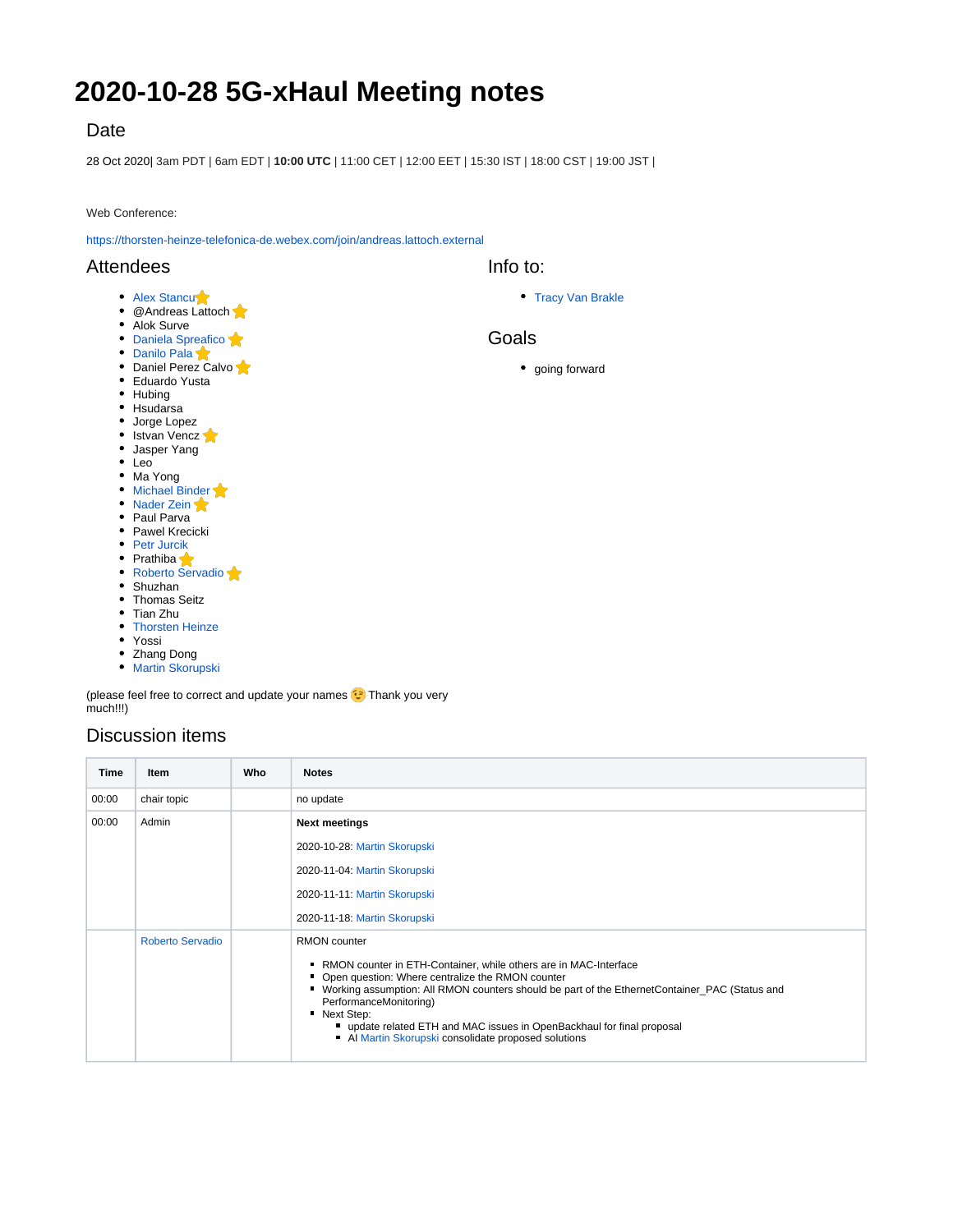| @Eduardo Yusta | License<br>Managem<br>ent | Questions:<br>Are License be updated during life time of the device?<br>■ Answer: yes - there are such cases, particularity for feature enhancements or for later enabling a license -<br>xPIC may come later, when the second link is deployed.<br>■ Understanding association between License Firmware, LTP, Hardware, Features/Function?<br>Do all devices require a license?<br>Is a "feature-key" a "License" - from functional point: yes<br>■ What kind of License types needs to be supported - Software, Hardware, Interface, LTP, Capacity, Features,<br>Function,<br>Frist idea: focus on interface-capabilities |
|----------------|---------------------------|-----------------------------------------------------------------------------------------------------------------------------------------------------------------------------------------------------------------------------------------------------------------------------------------------------------------------------------------------------------------------------------------------------------------------------------------------------------------------------------------------------------------------------------------------------------------------------------------------------------------------------|
|                |                           | Frist proposal:<br>• ControlConstruct<br>• LicenseList<br><b>License</b><br>" Name<br>$\blacksquare$ Type<br>• Description<br>key (value; hash to be checked against, )<br>additional-configuration - (e.g. max capacity is xyz MBit/s)<br>State: activated; expired, no-active,<br>pointing to "something"                                                                                                                                                                                                                                                                                                                 |